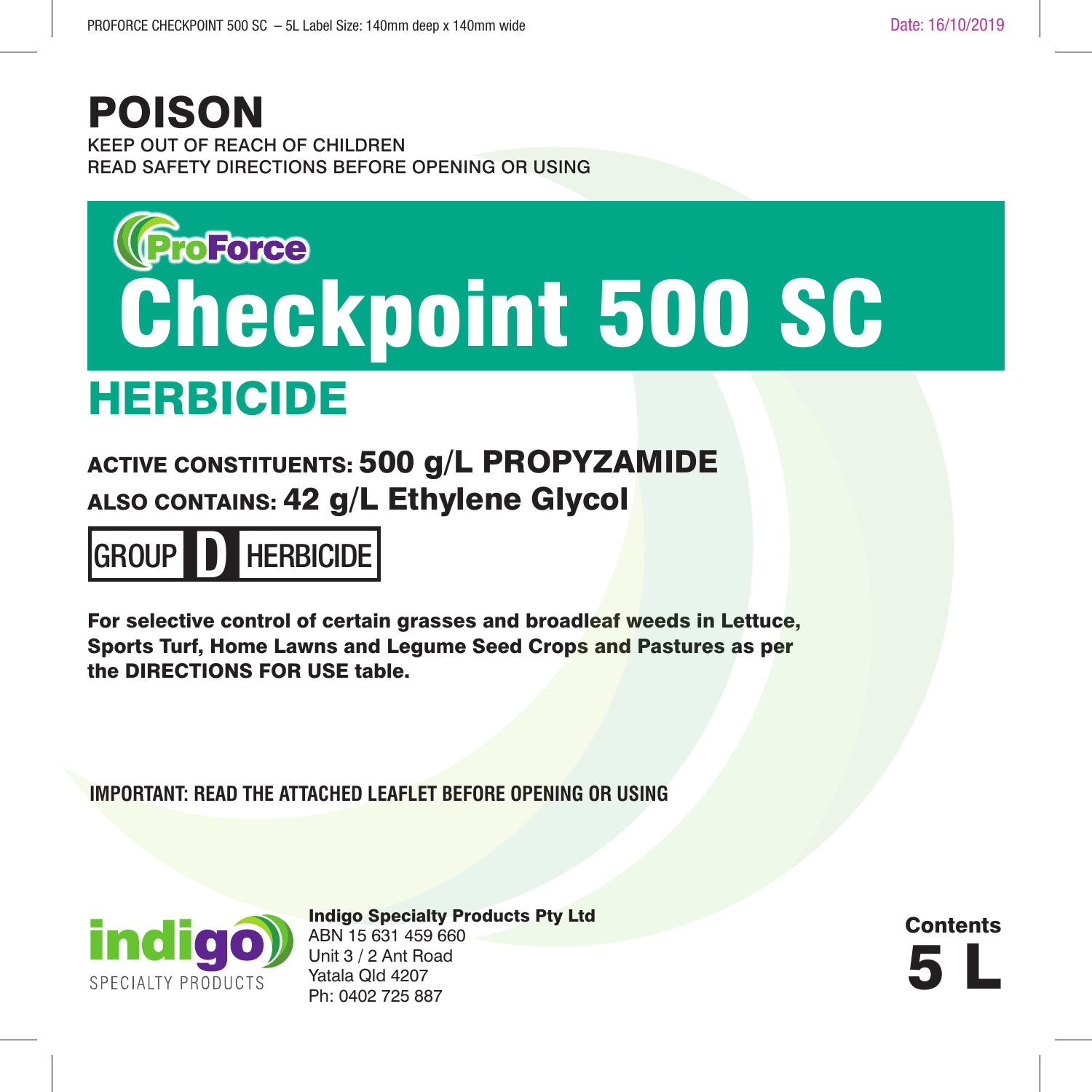## (**BroForce** Checkpoint 500 SC**HERBICIDE**

#### **STORAGE AND DISPOSAL**

Store in the closed, original container in a dry, well-ventilated area, as cool as possible. Do not store for prolonged periods in direct sunlight. Triple rinse containers before disposal. Add rinsings to spray tank. Do not dispose of undiluted chemicals on-site. If recycling, replace cap and return clean containers to recycler or designated collection point. If not recycling, break, crush or puncture and deliver empty packaging to an approved waste management facility. If an approved waste management facility is not available bury the empty packaging 500 mm below the surface in a disposal pit specifically marked and set up for this purpose clear of waterways, desirable vegetation and tree roots, in compliance with relevant Local, State or Territory government regulation. Do not burn empty containers or product.

**For refillable containers**, empty contents fully into application equipment. Close all valves and return to point of supply for refill or storage.

#### **SAFETY DIRECTIONS**

Will irritate the eyes and skin. Avoid contact with eyes and skin. When preparing spray and using the prepared spray, wear cotton overalls buttoned to the neck and wrist, a washable hat and elbow-length PVC gloves. After use, wash hands, arms and face thoroughly with soap and water. After each day's use, wash gloves and contaminated clothing.

#### **FIRST AID**

If poisoning occurs, contact a doctor or Poisons Information Centre. Phone Australia 13 11 26, New Zealand 0800 764 766.

#### **SDS**

Additional information is listed in the safety data sheet (SDS). A safety data sheet for ProForce CHECKPOINT 500 SC Herbicide is available from Indigo Specialty Products on request.

#### **May cause respiratory irritation**

Avoid breathing mists or spray.

IF INHALED: Remove victim to fresh air and keep at rest in a position comfortable for breathing.

If exposed or concerned: Get medical advice.

**CONDITIONS OF SALE:** Seller warrants that the product conforms to its chemical description and is reasonably fit for the purposes stated on the label when used in accordance with directions under normal conditions of use. No warranty (other than non-excludable statutory warranties) of merchantability or fitness for a particular purpose, express or implied, extends to the use of the product contrary to label instructions, or under off-label permits not endorsed by Indigo Specialty Products Pty Ltd or under abnormal conditions. Indigo Specialty Products Pty Ltd accepts no liability for any loss or damage arising from incorrect storage, handling or use.



ALL HOURS – AUSTRALIA WIDE



Batch No.

Date of Manufacture

APVMA Approval No.: 66492/121714